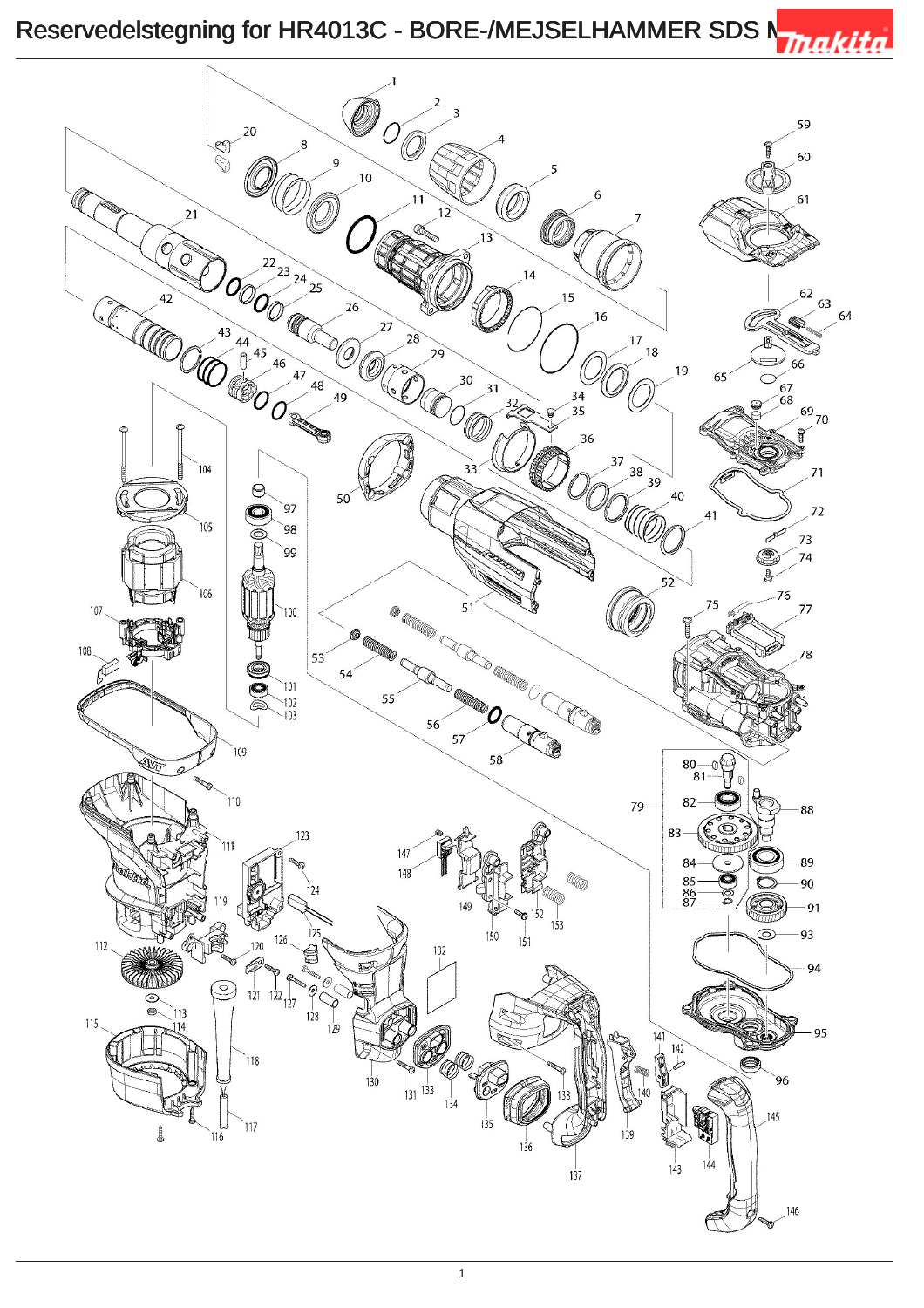| Nr. | Reservedelsnr. Navn |                            |
|-----|---------------------|----------------------------|
| 1   | 286292-7            | STØVKAPPE (HR4013C)        |
| 2   | 233948-3            | RING 25 (HR5210C)          |
| 3   | 257308-5            | RING 28 (HM1111C)          |
| 4   | 454330-5            | <b>SCHUTZABDECKUNG</b>     |
| 5   | 262167-4            | GUMMIRING 30               |
| 6   | 326272-2            | <b>RING (HR4013C)</b>      |
| 7   | 454331-3            | ABDECKUNG                  |
| 8   | 346670-4            | FJEDER GUIDE (HR4013C)     |
| 9   | 234288-2            | TRYKFJEDER 46 (HR4013C)    |
| 10  | 346670-4            | FJEDER GUIDE (HR4013C)     |
| 11  | 213615-6            | O-RING 46 HR3000C          |
|     | 12 922351-0         | 6KANT-SKRUE 6x30           |
| 13  | 141956-9            | ZYLINDERGEHAEUSE           |
|     | 14 454337-1         | <b>VERRIEGELUNGSHUELSE</b> |
| 15  | 234290-5            | RING 59 (HR4013C)          |
| 16  | 213707-1            | O-RING 65 (HR1800)         |
| 17  | 267469-3            | SKIVE 32 (HR4013C)         |
| 18  | 262168-2            | <b>GUMMIRING 32</b>        |
| 19  | 267469-3            | SKIVE 32 (HR4013C)         |
| 20  | 310257-8            | VÆRKTØJSHOLDER (HR3541FCX) |
| 21  | 326268-3            | <b>WERKZEUGAUFNAHME</b>    |
|     | 22 213317-4         | O-RING 20 HR4000C          |
| 23  | 213392-0            | <b>RING 25 HR4000C</b>     |
| 24  | 213317-4            | O-RING 20 HR4000C          |
| 25  | 213392-0            | <b>RING 25 HR4000C</b>     |
| 26  | 326269-1            | SLAGBOLT (HR4013C)         |
|     | 27 326274-8         | RING 17 (HR4013C)          |
| 28  | 262166-6            | <b>GUMMIRING 18</b>        |
| 29  | 454347-8            | <b>GLEITHUELSE</b>         |
| 30  | 326270-6            | HAMMER (HR4013C)           |
| 31  | 213695-2            | O-RING 22                  |
| 32  | 234289-0            | FJEDER 33 (HR4013C)        |
|     | 33 346673-8         | <b>FUEHRUNGSRING</b>       |
| 34  | 256548-2            | STIFT 6                    |
|     | 35 346671-2         | LINKPLADE (HR4013C)        |
| 36  | 313255-1            | SPANNHUELSE                |
| 37  | 257991-8            | SICHERUNGSRING WR-32.5     |
| 38  | 257340-9            | RING 33 (HR4013C)          |
| 39  | 267470-8            | SKIVE 33 (HR4013C)         |
| 40  | 234287-4            | FJEDER 34 (HR4013C)        |
| 41  | 267470-8            | SKIVE 33 (HR4013C)         |
|     | 42 332063-1         | ZYLINDER 28.5              |
| 43  | 257991-8            | SICHERUNGSRING WR-32.5     |
| 44  | 213406-5            | O-RING 30 (HR2220)         |
| 45  | 256197-5            | STIFT <sub>7</sub>         |
|     | 46 419004-5         | STEMPEL (HR4010/11C)       |
| 47  | 213379-2            | O-RING 21 (HR4010C)        |
|     | 48 213695-2         | O-RING 22                  |
| 49  | 454317-7            | PLEULSTANGE                |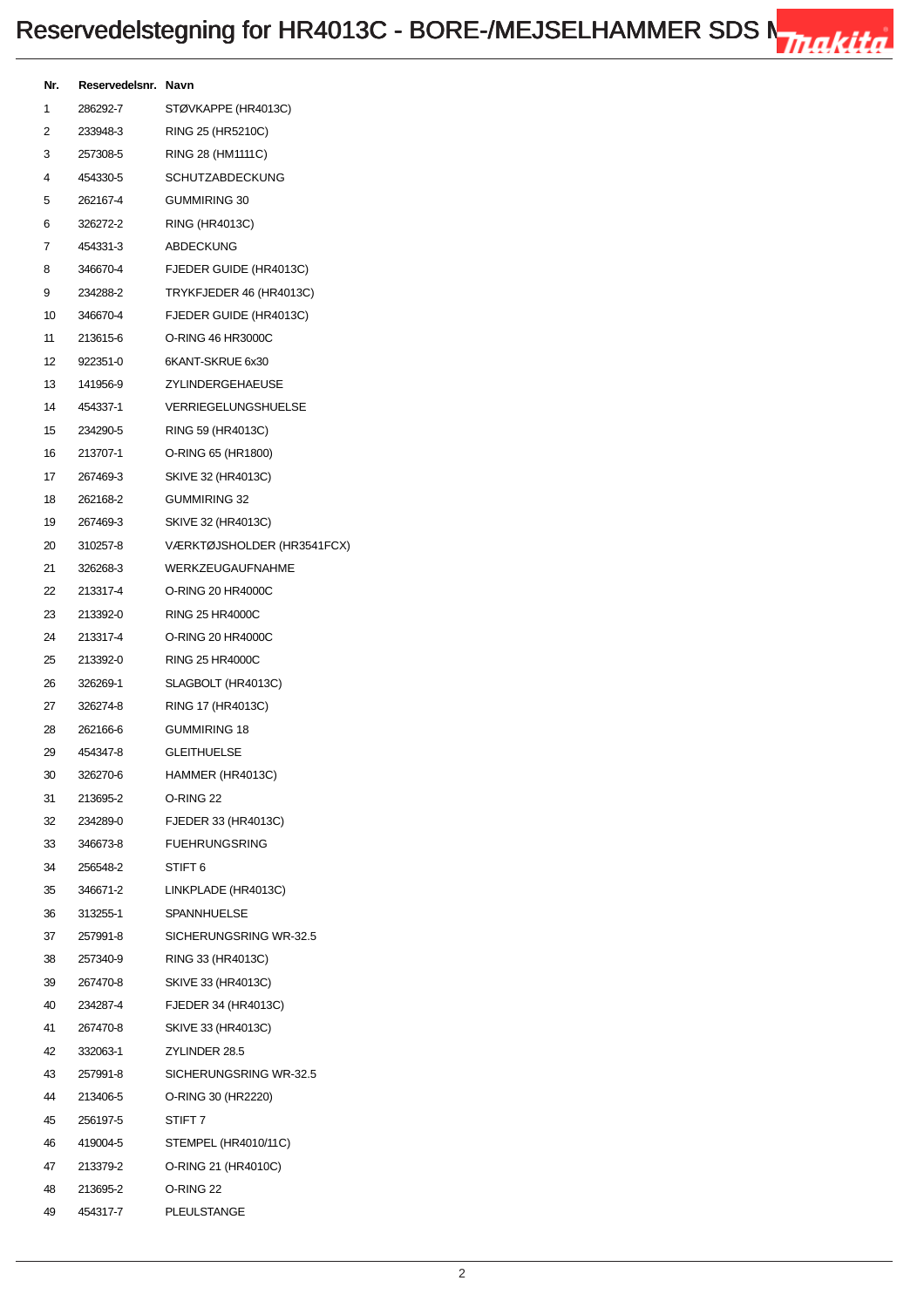## Reservedelstegning for HR4013C - BORE-/MEJSELHAMMER SDS Nuncle Trakita

| 50  | 424560-2     | KAPPE (HR4013C)               |
|-----|--------------|-------------------------------|
| 51  | 141957-7     | <b>GEHAEUSEABDECKUNG A</b>    |
| 52  | 227613-4     | <b>TANDHJUL 26 (HR4013C)</b>  |
| 53  | 454342-8     | <b>FEDERTELLER</b>            |
| 54  | 234286-6     | FJEDER 11 (HR4013C)           |
| 55  | 326273-0     | <b>KONTERGEWICHT</b>          |
| 56  | 234286-6     | FJEDER 11 (HR4013C)           |
| 57  | 213325-5     | O-RING 19                     |
| 58  | 142289-5     | <b>HALTER</b>                 |
| 59  | 265995-6     | BLIKSKRUE 4x18###(266326-2)   |
| 60  | 454326-6     | <b>UMSCHALTKNOPF</b>          |
| 61  | 318988-3     | AFDÆKNING (HR4013C)           |
| 62  | 454339-7     | <b>UMSCHALTPLATTE</b>         |
| 63  | 454340-2     | <b>GLEITPLATTE</b>            |
| 64  | 234284-0     | <b>FJEDER 4 (HR4013C)</b>     |
| 65  | 454345-2     | <b>EXZENTER</b>               |
| 66  | 213262-3     | O-RING 18 (4101R)             |
| 67  | 424556-3     | FILTERDÆKSEL (HR4013C)        |
| 68  | 443182-9     | <b>FILTER</b>                 |
| 69  | 454319-3     | <b>GETRIEBEGEHAEUSEDECKEL</b> |
| 70  | 911128-8     | KOMBI-SKRUE M4X16 (HR4000C)   |
| 71  | 424559-7     | PAKNINGSRING B (HR4013C)      |
| 72  | 232280-2     | FJEDER (HR4013C)              |
| 73  | 454318-5     | <b>UMSCHALTER</b>             |
| 74  | 911511-9     | KOMBI-SKRUE M4X10 (HR4010/11C |
| 75  | 266041-8     | <b>BLIKSKRUE PT 5x25</b>      |
| 76  | 233603-7     | <b>FJEDER 7 (HR4013C)</b>     |
| 77  | 454338-9     | <b>PLATTE</b>                 |
| 78  | 141953-5     | <b>GETRIEBEGEHAEUSE A</b>     |
| 80  | 254239-9     | KILE 4 (HR3000C)              |
| 81  | 227612-6     | KEGELRAD 7                    |
| 82  | 211232-6     | KUGLELEJE 6002LLU             |
| 83  | 141959-3     | <b>RUTSCHKUPPLUNG</b>         |
| 84  | 324727-1     | <b>SCHEIBE 8</b>              |
| 85  | 210005-4     | RILLEKUGLELEJE (HR4000C)      |
| 86  | 253215-0     | SKIVE <sub>8</sub>            |
| 87  | 961004-6     | <b>LASERING S-8</b>           |
| 88  | 326271-4     | <b>KURBELWELLE</b>            |
| 89  | 211332-2     | KUGLELEJE 6004LLU (HR3000C)   |
| 90  | 961060-6     | LÅSERING S-20 (HM1800)        |
| 91  | 227772-4     | TANDHJUL 37 (HR4013C)         |
| 93  | 253180-3     | SKIVE 10                      |
| 94  | 424558-9     | PAKNING (HR4013C)             |
| 95  | 141955-1     | <b>GETRIEBEGEHAEUSE</b>       |
| 96  | 213231-4     | TÆTNINGSRING (HR4500C)        |
| 97  | 331596-3     | <b>HYLSTER 12 (HR4500C)</b>   |
| 98  | 211137-0     | KUGLELEJE 6201LLU             |
| 99  | 253744-3     | SKIVE 12                      |
|     | 100 513888-4 | ANKER KPL.                    |
| 101 | 681650-6     | ISOLERINGSSKIVE (HR4000C)     |
| 102 | 210005-4     | RILLEKUGLELEJE (HR4000C)      |